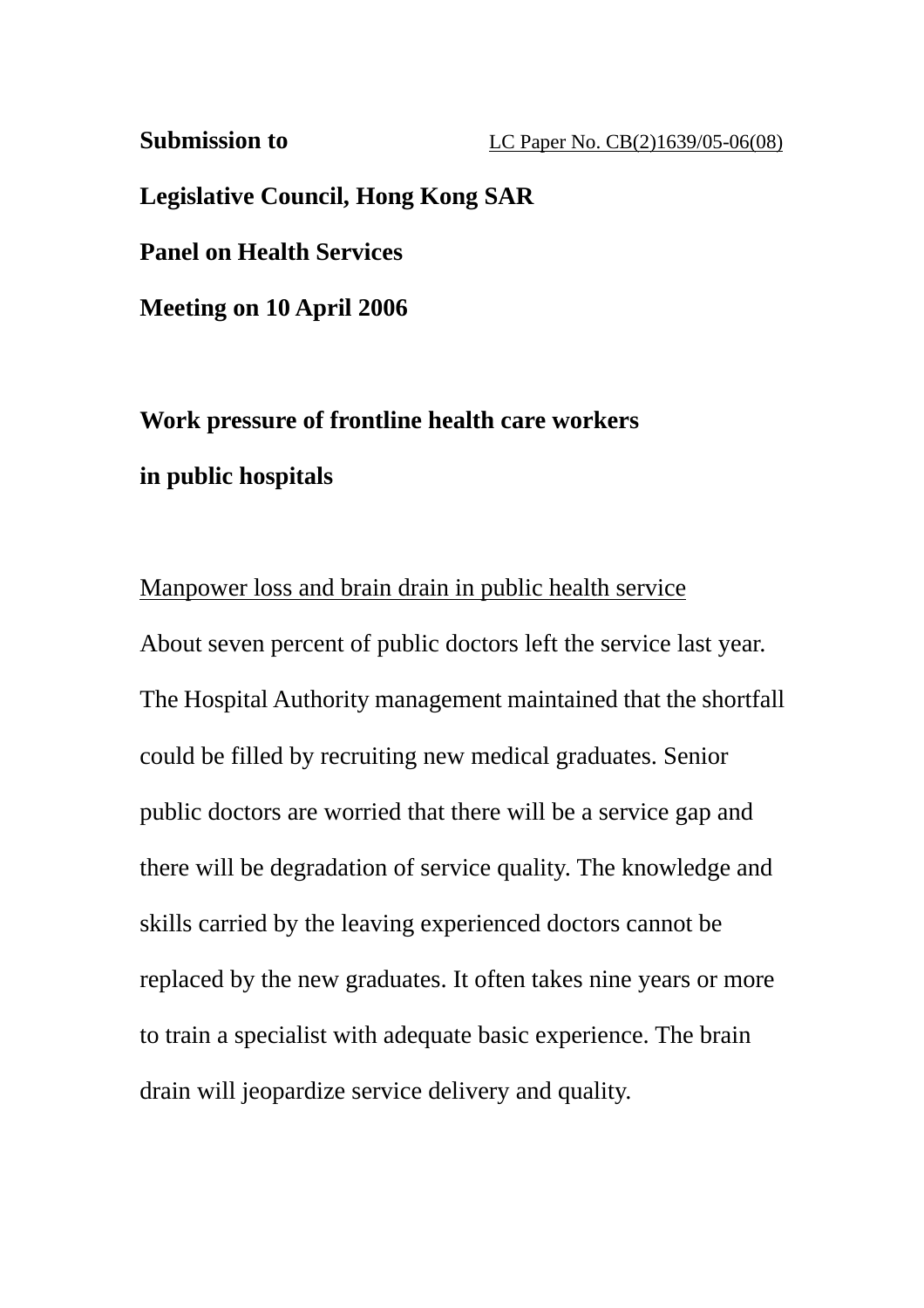The reasons why the experienced doctors are leaving service The limited resources provided by the Government have affected the provision of public health services. Introduction of useful new drugs, diagnostic and therapeutic equipment are delayed. The experienced doctors are not able to do what a health professional should do for their patients. With the continuous brain drain, senior doctors have to take up overloaded duties and extra responsibilities of the departed experienced doctors.

Public doctors have learned to work under high pressure. However, the heightened public expectation, long working hours, heavy workload and abrasion of professional autonomy are factors affecting the morale of public doctors. The lack of support from the management and the lack of understanding from the public create even more frustrations. The public complaint mechanism has been accused by medical staff for unfair bias towards patients and their relatives. The working conditions of doctors are considered to be deteriorating.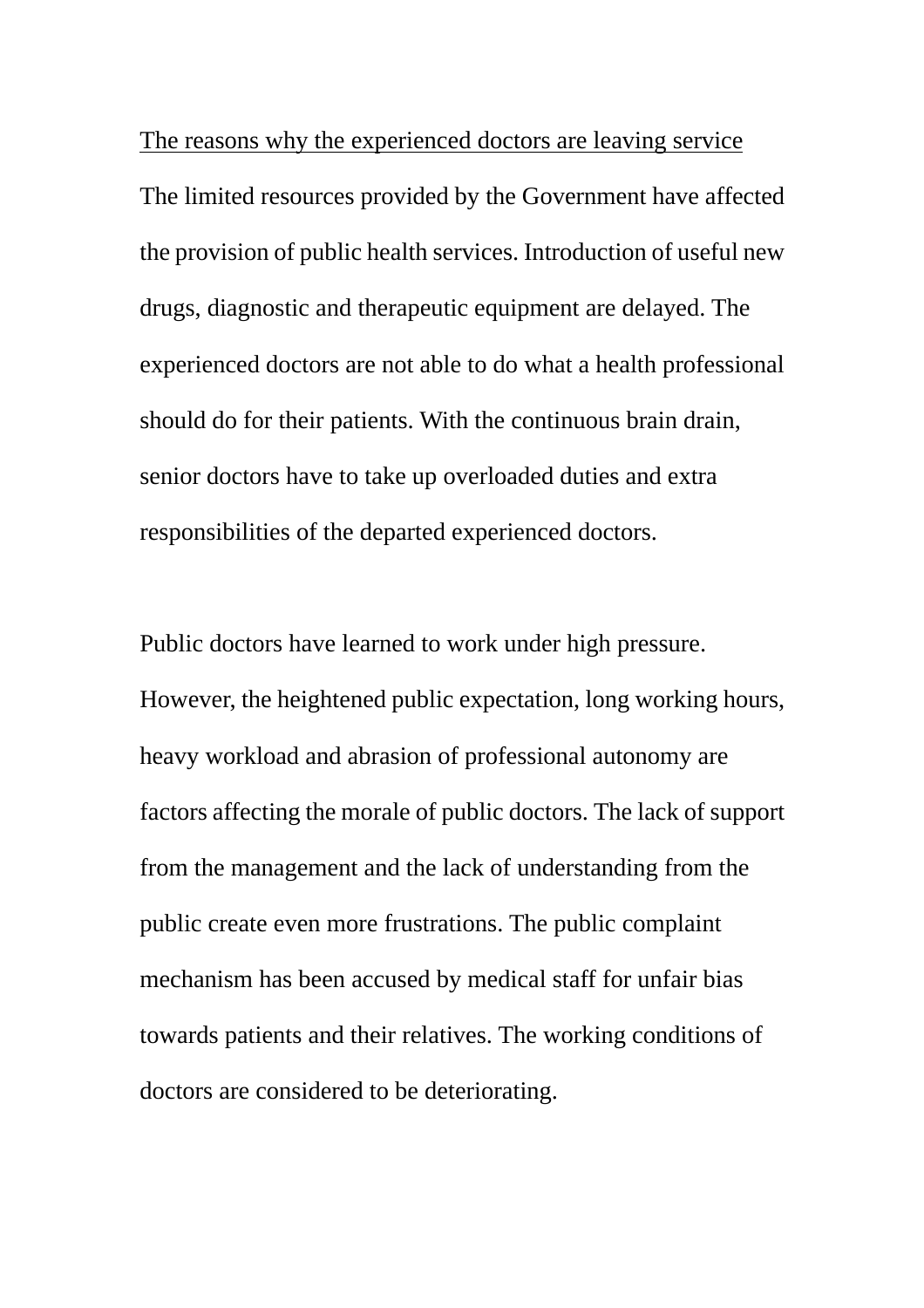## Erosion of medical professionalism

Hong Kong has been able to provide an excellent public health service at a relatively small public cost as compared to other developed countries. The achievement is proven by many facts and analyses and is highly praised by health experts from the rest of the world. The good health service is highly regarded by the public. The high quality service is achieved by the high professional standards of public doctors. The public doctors are used to heavy workload for long working hours for the benefit of the patients. The loss of mutual trust between the administration and front line public doctors create much misunderstanding and conflicts. Junior doctors would question whether they should continue to work for long hours with an uncertain job prospect and professional development. Erosion of medical professionalism would eventually affect the health and well-being of the public.